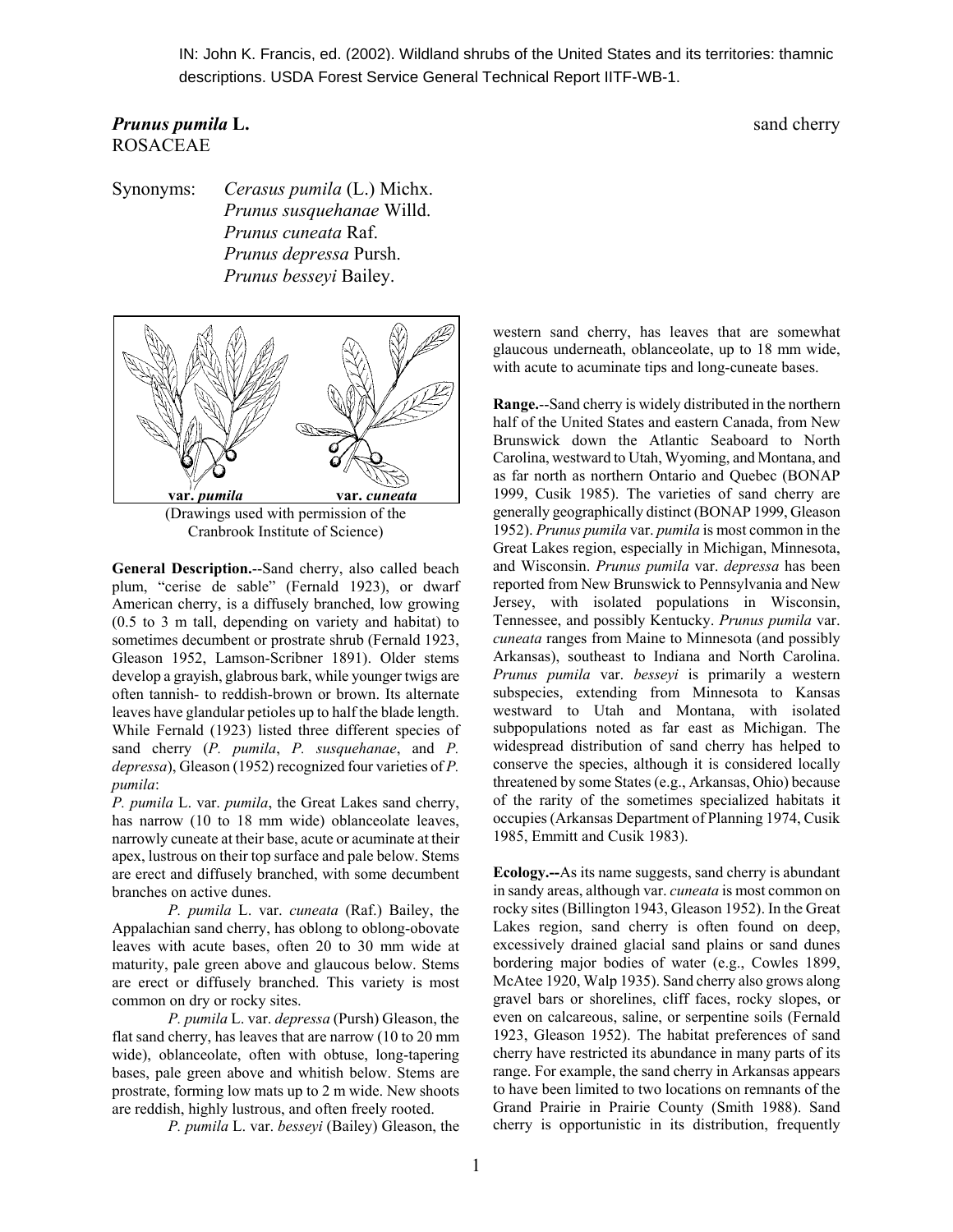colonizing road cuts, gravel pits, or railroad beds (Cusik 1985, Fernald 1923, Stevens 1961). Preferred habitat is typically open, with few trees, other shrubs, or herbs to compete for light, nutrients, and water on the harsh sites it occupies. However, some have reported sand cherry as abundant in closed forests (e.g., Gysel 1966). Human activities and habitat alteration from changing natural disturbance regimes have been blamed for localized extinctions of sand cherry (Arkansas Department of Planning 1974, Cusick 1985, Drayton and Primack 1996).

**Reproduction.**--Depending on geographic location, from April to June a sand cherry may produce two to four white insect-pollinated flowers in umbels scattered amongst its leaves. Voss (1954) reported that butterflies pollinated sand cherry flowers in northern Michigan. Sand cherry fruits ripen by late July or August and are typically reddish- or purplish-black to nearly black, without bloom, subglobose to globose, and 10 to 15 mm in diameter (Billington 1943, Fernald 1950, Gleason 1952). *Prunus pumila* var. *pumila* is virtually inedible for humans (Rehder 1958), though Fernald (1923, 1950) mentions the palatability of var. *cuneata* and var. *besseyi*. Given their size, fleshy and edible fruit, and large stone, seed dispersal is primarily through birds and small mammals. Sand cherry can also vegetatively propagate (Olson 1958).

**Growth and Management.--**Sand cherry growth is best under open canopy conditions. As with many other species that specialize on poor sites, rates of growth are usually better on higher quality locations (i.e., those with abundant moisture and nutrients). However, these conditions also promote the growth of competitors that can exclude this low-growing, shade-intolerant species. Sand cherry's inconspicuous stature and spreading root system leave it vulnerable to overshading, trampling, soil compaction, erosion, and other surface disturbances (Cusick 1985, Emmitt and Cusick 1983). Road grading, for example, may have destroyed the two known pockets of sand cherry in Arkansas (Arkansas Department of Planning 1974). Habitat protection coupled with the restoration of openings should help conserve this species.

**Benefits.--**The small stature of sand cherry has minimized its economic benefits, as it does not produce merchantable wood and fruit production is generally limited. At least one cultivated hybrid is commercially available. Popular for its colorful foliage, the purpleleaf sand cherry (*P*. x *cistena* (N.E. Hansen) Koehne) is a cross between *P*. *pumila* and *P*. *cerasifera* Ehrh. Fernald (1923) fondly described the fruit of sand cherry along the rivers of New England and southeastern Canada: "...its juicy black 'plums' are highly prized either raw, cooked or as the source of a rich syrup-like jelly," suggesting that specialty food markets may be possible. While the

ecological benefits of sand cherry are poorly understood, the vanishing habitats occupied by this species often have considerable value. For example, var. *cuneata* was one of the primary floristic components of the Albany Pine Bush in northern New York, which is an important local refuge for numerous amphibians and reptiles (Stewart and Rossi 1981). Sand cherry may also play a critical pioneering role in the ecosystems where it is abundant. Its deep root network and dense thickets help to stabilize shifting sand, allowing for the invasion of other plant species and colonization by important invertebrates such as ants (Olson 1958, Talbot 1934). Soil stabilization and organic matter production by sand cherry also contribute to nitrogen biogeochemistry in dune habitats(Robertson and Vitousek 1981).

## **References**

- Arkansas Department of Planning. 1974. Arkansas natural areas plan. Arkansas Department of Planning, Little Rock, AR. 248 p.
- Billington, C. 1943. Shrubs of Michigan. Bull. 20. Cranbrook Institute of Science, Bloomfield Hills, MI. 249 p.
- BONAP. 1999. Synthesis of the North American flora, version 1.0 (CD). North Carolina Botanical Garden, University of North Carolina, Chapel Hill, NC.
- Cowles, H.C. 1899. The ecological relations of the vegetation on the sand dunes of Lake Michigan. Botanical Gazette 27: 167-202.
- Cusick, A.W. 1985. *Prunus pumila* var. *pumila* L. (Great Lakes Sand Cherry). Online abstract (http://www.dnr.state.oh.us/ODNR/dnap/Abstracts/P/ prupumi.htm). Ohio Dept. of Natural Resources Division of Natural Areas and Preserves. 2 p.
- Drayton, B. and R.B. Primack. 1996. Plant species lost in an isolated conservation area in metropolitan Boston from 1894 to 1993. Conservation Biology 10: 30-39.
- Emmitt, D.P. and A.W. Cusick. 1983. *Prunus pumila* var. *cuneata* Willd. (Sand Cherry). Online abstract (http://www.dnr.state.oh.us/ODNR/dnap/Abstracts/P/ prupumi2.htm). Ohio Dept. of Natural Resources Division of Natural Areas and Preserves. 2 p.
- Fernald, M.L. 1923. The identities of the sand cherries of eastern America. Rhodora 25: 69-74.
- Fernald, M.L. 1950. Gray's manual of botany,  $8<sup>th</sup>$  ed. American Book Co., New York, NY. 1632 p.